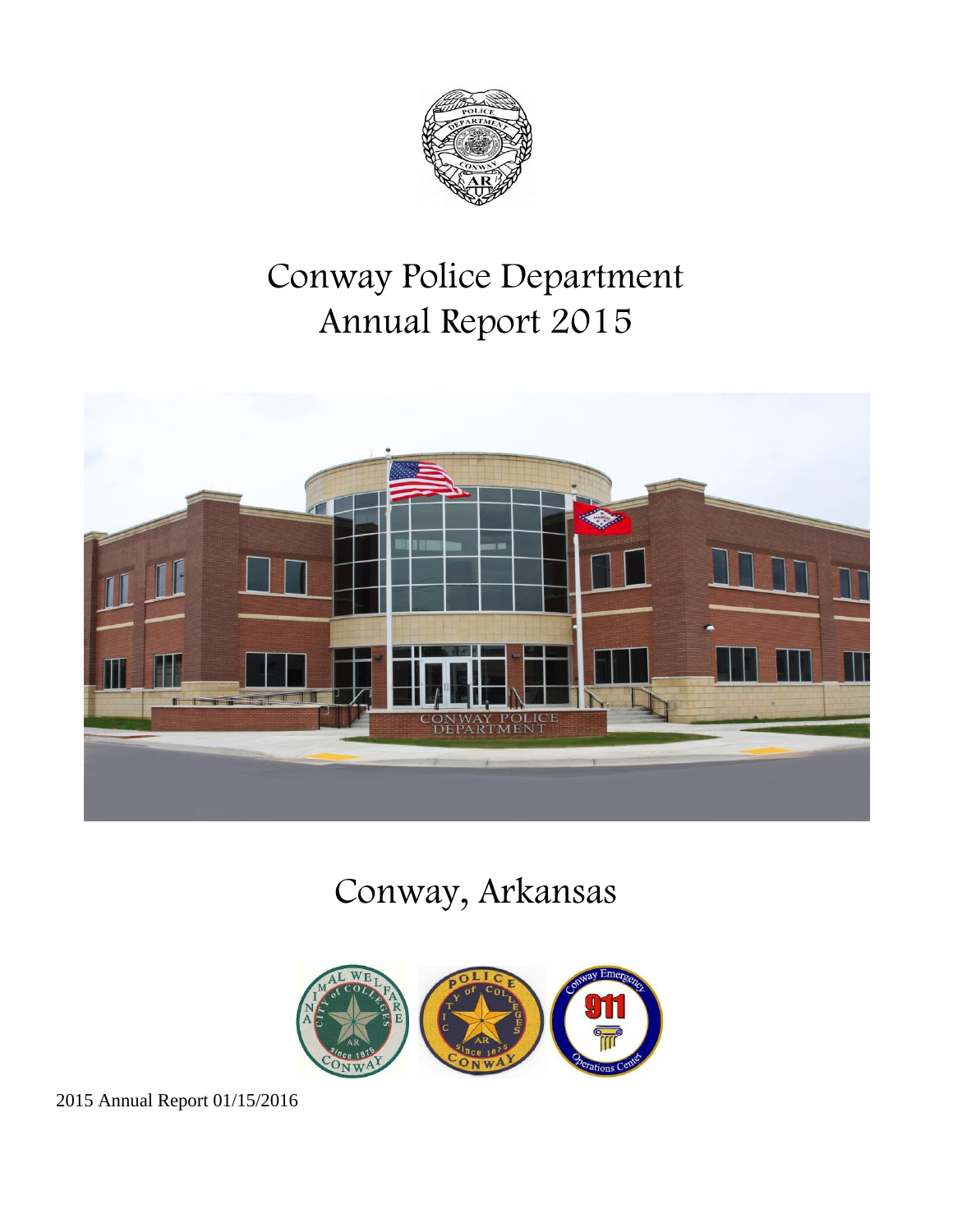

# **Conway Police Department – 2015 Annual Report**

This document is a report of not only crime statistics but activities and services conducted by the police department in the protection and service to the citizens of this community. While this is a comprehensive report of services required, it does not include the many incidents of police personnel assisting members of the community that did not result in a report filed or arrest made. This report is encouraging considering the ever increasing demand on police services by a growing community and the high turnover rate experienced in the Communications Center and Patrol Division. In 2015, we experienced a 12% turnover rate in sworn officers and a 19% turnover rate in the Conway Emergency Operations Center.

Special Operations worked twenty eight special events resulting in one thousand five hundred seventy three (1,573) total man-hours. This is a 31% decrease in special events worked compared to 2014 and an 11% increase in man hours required to work special events compared to 2014. While the number of events decreased, the addition of the Soaring Wings Marathon as well as using proper manpower for the events, added to the man-hour increase for the year. The hours worked on special events in the city pulled officers from their normal enforcement duties. Patrol Officers completed more than 400 Personal Property Enhanced Recovery Program forms with various businesses and personal contacts with citizens of Conway, this year. SWAT reported being utilized fourteen (14) times in 2015 for incidents ranging from narcotics search warrants to barricaded suspects. Investigations Division worked a total of 2,435 cases, a 1.5% decrease from 2014. Department wide, there were 4,672 adult arrests and 258 juvenile arrests made in 2015. This is a 12.7% decrease in total arrests when compared to 2014. Conway Emergency Operations Center reported 63,952 calls for service and 43,505 Emergency 911 calls received, which is a 6.6 % increase compared to 2014. Animal Welfare Unit reported a total intake of 1,879 animals, a total of 882 adoptions and rescues, and 3,130 licenses issued. There was a 3.6% increase in euthanized animals in 2015 and 2,400 citations and warnings were issued. There was a total of 21,579 hours of training for officers in 2015; these hours included basic police training, K9, SWAT and Field Training. Program highlights include the continuation of the Text-A-Tip program, Underage Drinking Alcohol Compliance Check, the Drug Take Back Program, the continuation of Compressed Natural Gas (CNG) conversion kits being added to 7 patrol vehicles.

The members of the Conway Police Department are dedicated professionals proud to serve and protect our community.

Chief Jody Spradlin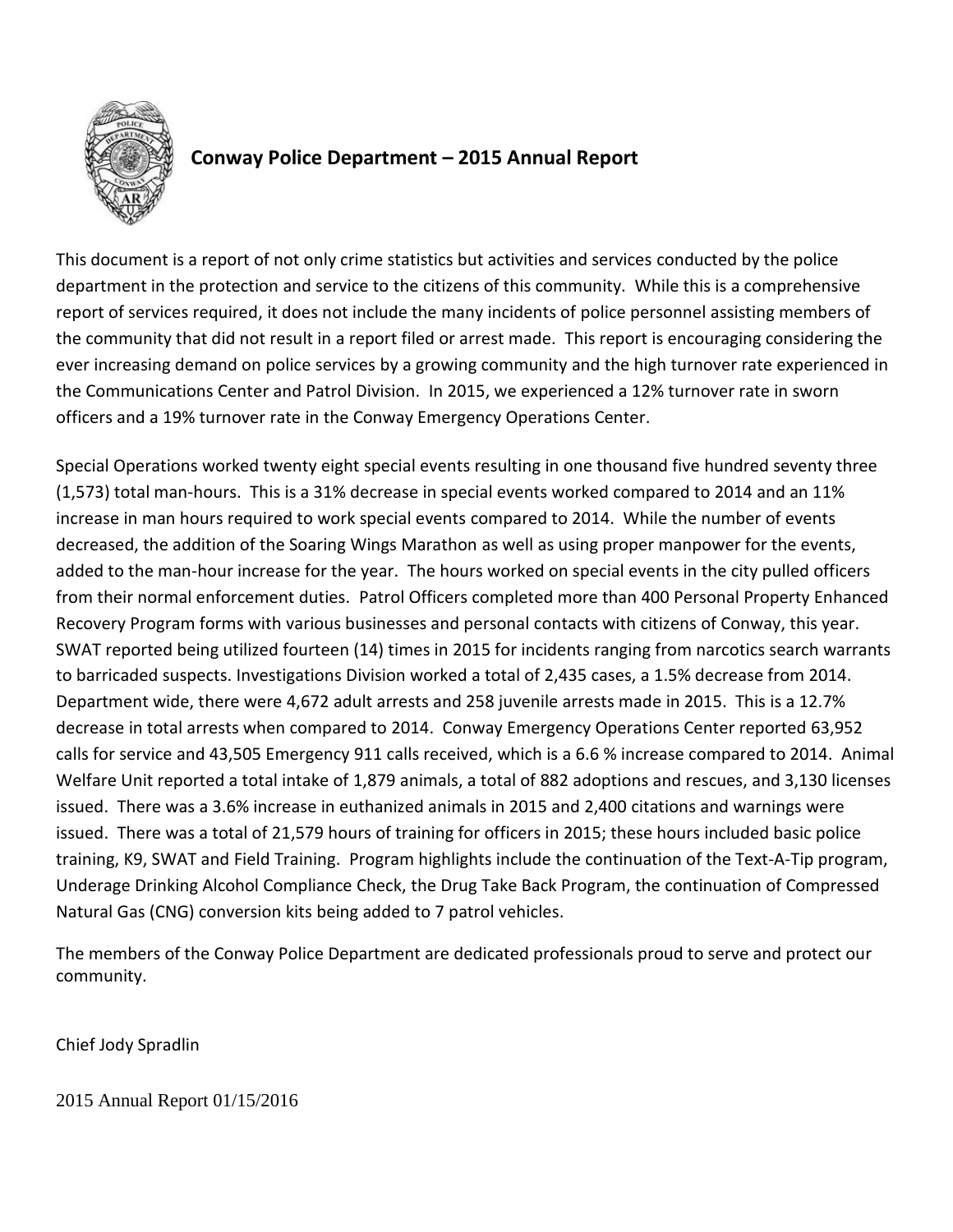**Violent Crimes,** overall, experienced a slight increase from 2014 to 2015. There were 274 violent crimes reported in 2015 versus 232 violent crimes reported in 2014. The Violent Crimes in Conway for 2015 are broken down as follows:

- There was a 100% change in Murders with two reported in 2015 and one reported in 2014.
- There was a 0% increase in Rapes with 26 in 2015 and 26 reported in 2014.
- There was a 37% increase in Robberies with 85 in 2015 and 62 reported in 2014.
- There was a 13% increase in Aggravated Assaults with 161 in 2015 and 143 reported in 2014.

**Property Crimes**, overall, experienced a 6% increase from 2014 to 2015 with 3,026 property crimes reported in 2015 versus 2,850 property crimes reported in 2014. The Property Crimes in Conway for 2015 are broken down as follows:

- There was a 0% increase in Burglaries with 394 in 2015 and 395 reported in 2014.
- There was a 7% increase in Thefts with 2,482in 2015 and 2,311 reported in 2014.
- There was a 6% increase in Motor Vehicle Thefts with 149 in 2015 and 141 reported in 2014.
- There was a 67% decrease in Arsons with 1 in 2015 and 3 reported in 2014.

The below table depicts reported incidents over the past eight years. This reflects that while the population in Conway has risen significantly, there has been no significant rise in crime. It should also be noted that in 2008 changes in national reporting requirements resulted in the inclusion of certain crimes that were previously not counted.

Crime Statistic's Comparison for 2008 through 2015

|                             | 2008        | 2009           | 2010   | 2011   | 2012        | 2013        | 2014         | 2015           |
|-----------------------------|-------------|----------------|--------|--------|-------------|-------------|--------------|----------------|
| Murder                      | $\mathbf 0$ | $\overline{2}$ | 4      | 3      | $\mathbf 0$ | $\mathbf 1$ | $\mathbf{1}$ | $\overline{2}$ |
| Rape                        | 29          | 24             | 19     | 20     | 27          | 23          | 26           | 26             |
| Robbery                     | 61          | 59             | 48     | 82     | 80          | 51          | 62           | 85             |
| <b>Burglary</b>             | 418         | 451            | 446    | 397    | 395         | 371         | 395          | 394            |
| Theft                       | 2.399       | 1,980          | 2,012  | 2,108  | 1,849       | 2,242       | 2,311        | 2,482          |
| <b>Motor Vehicle Theft</b>  | 128         | 125            | 95     | 105    | 94          | 102         | 141          | 149            |
|                             |             |                |        |        |             |             |              |                |
| <b>Estimated Population</b> | 57,741      | 58,512         | 59,881 | 60,881 | 62,430      | 63,500      | 64,800       | 65,800         |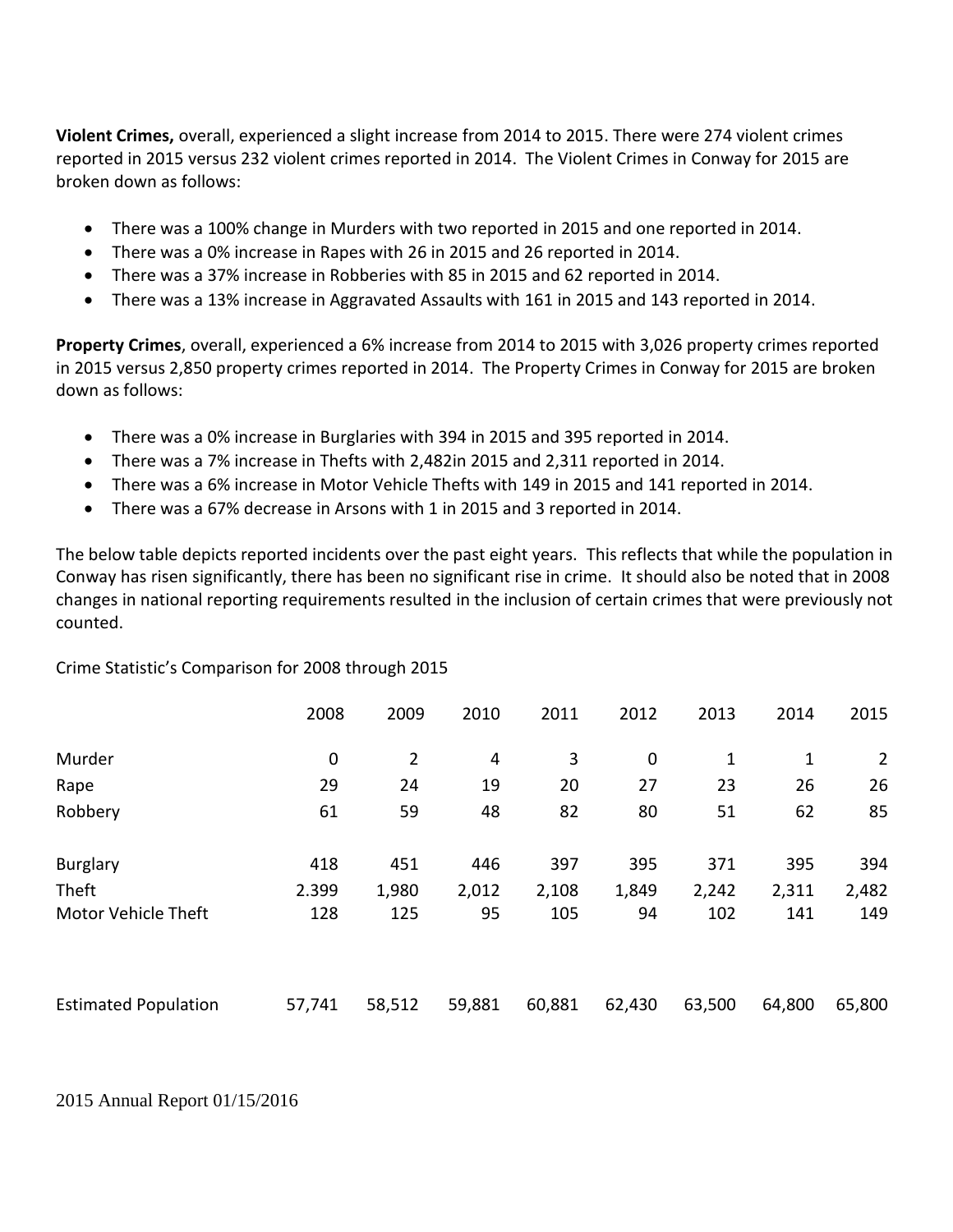#### **ADMINISTRATION DIVISION**

The Administration Division consists of 28 sworn officers and 32 non-sworn who are assigned to the following sections: Warrants, School Resource Officers, Traffic, Fleet Maintenance, Communications Center, Training and the Animal Welfare Unit. The following Administration Division statistics were reported for 2015:

- Fleet Maintenance Section received 7 new, Chevrolet Tahoe police vehicles. All seven of the Tahoe police vehicles were outfitted with CNG (compressed natural gas) conversion kits. The SWAT Team also received 1 new Ford F-450 van for use as a deployment vehicle. In addition, the Fleet Maintenance Section removed from service several vehicles that were no longer serviceable due to excess mileage or use.
- The Training Section reported a total of 21,579 hours of training in 2015; these hours included basic police training, K-9, SWAT and Field Officer Training. CPD instructors provided 470 hours of instruction.
- The Conway Emergency Operations Center received a total of 63,952 calls for service during 2015. This averages out to 175 phone calls daily. This is a 3.5% decrease in calls for service when compared to 2014. There were 43,505 911 calls made which averages out to be 119, Emergency 911 calls per day, which is a 6.6% increase compared to 2014.
- Warrant Officers reported a total of 1,273 warrants served, spent 835 hours conducting prisoner transports throughout the state. Warrant Officers spent 86 hours acting as Conway District Court bailiffs and conducted 289 applicant fingerprints, processed 1,041 recalled warrants. Total number of warrants processed through the CPD warrant section was 5,640 warrants.
- Animal Welfare impounded 1,879 animals in 2015 as compared to 1,853 in 2014. Dogs/Cats adopted/placed in rescue during 2015 were 882, a 4.8% increase over 2014's 841 adoptions. Conway residents purchased 3,130 dog and cat licenses during 2015, an increase of 4.1% from 3,008 licenses the year before. These licenses brought in \$40,876 in 2015 as compared to \$41,747 in 2014 (There are two tag prices, depending on an altered or unaltered tag). The euthanasia rate for dogs/cats brought into the Conway AWU was 36% in 2015, which is no change when compared to the 2014 euthanasia rate. This % rate is well below the national % rate of 65%. The adoption rate for dogs/cats brought into the AWU in 2015 was 47% as compared to 45% in 2014. The national adoption rate is 20%. AWU officers issued 2,400 warnings and citations in 2015, a 76% increase over 2014. Calls for Service increased by 21.4% in 2015, with 3,961 compared to 3,261 in 2014.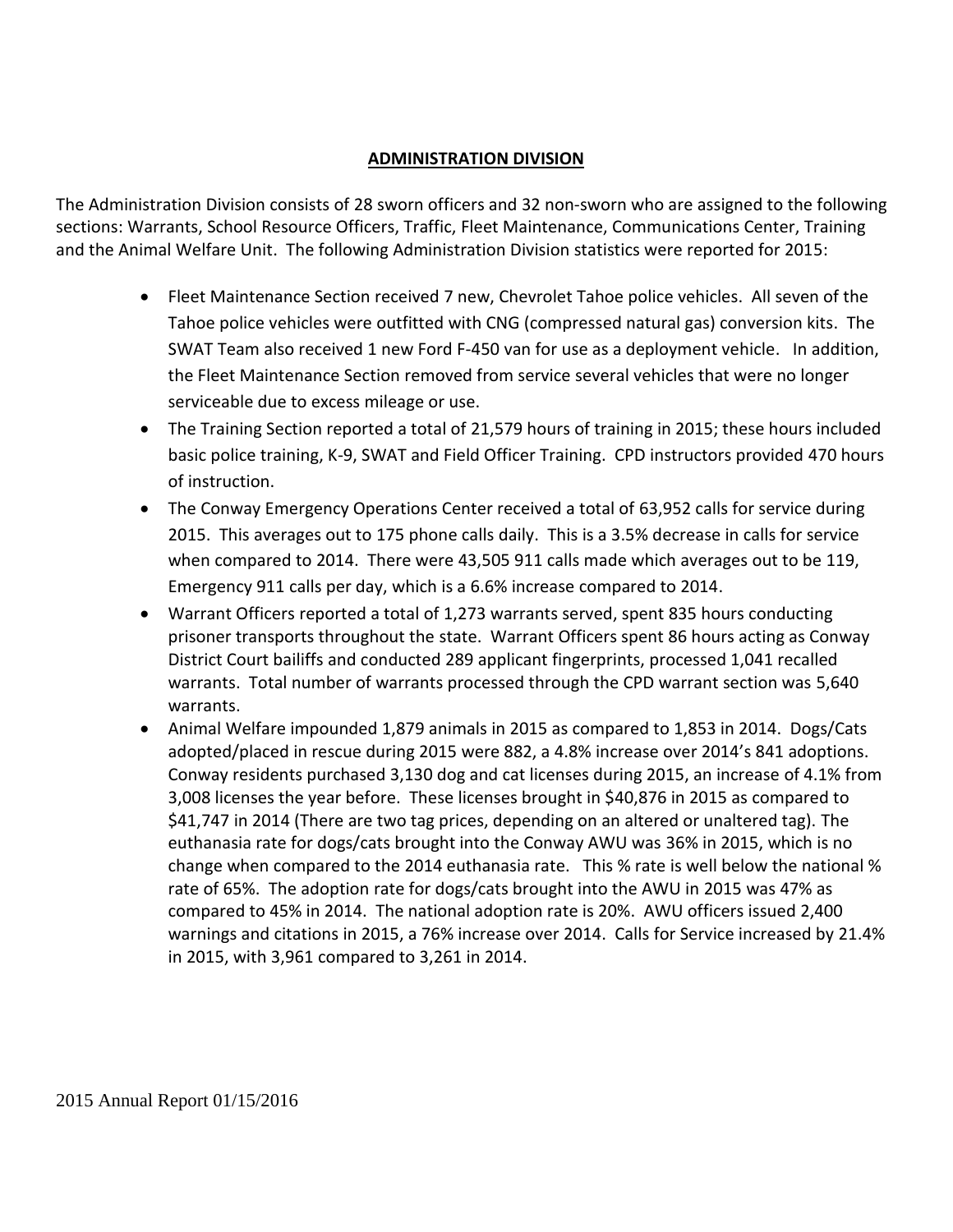#### **PATROL DIVISION**

The Patrol Division consists of 65 sworn officers and 1 non-sworn. The following Patrol Division statistics were reported for 2015:

- Patrol Division has 13 Pillars of Training that each officer must complete. As of the end of 2015, Patrol Division, as a whole, has maintained a 95% completion ratio for the 13 training courses. This average was maintained in spite of the personnel turnover of 9 Officers. This training includes courses such as Basic Crime Scene Processing, Emergency Vehicle Operations, Radar and Standardized Field Sobriety Test and Taser training.
- District Officers completed more than 400 Personal Property Enhanced Recovery Program forms with various businesses and citizens of Conway.
- Patrol Officers worked in excess of 500 hours on seat belt enforcement initiatives and in excess of 275 hours on DWI enforcement initiatives.
- There were 4,672 adult arrests made and 258 juvenile arrests made, department wide, in 2015, a 12.7% decrease in total arrests.
- Patrol reported 29 police pursuits, which is no change compared to 2014; 3,525 accidents were worked, a 2.5% increase compared to 2014; 236 DWI/DUI arrests were made, a 34.8% increase compared to 2014; 747 "no seat belt" citations were issued, a 1% decrease compared to 2014; and 38 "no child restraint" citations were issued, a 25% decrease compared to 2014.
- SWAT reported being utilized fourteen (14) times in 2015 for incidents ranging from narcotics search warrants to barricaded suspects. Each SWAT officer completed, on average, 312 hours training throughout the year. The entire team attended a 32 hour Response to Suicide Bombers School in New Mexico. Six new members attended CPD basic SWAT School and three members attended FBI SWAT School.

# **INVESTIGATIONS DIVISION**

The Conway Police Department Criminal Investigation Division consists of 22 sworn officers and 8 non-sworn who are assigned to Investigations, Narcotics, K9's, Property and Evidence, Records and COMPSTAT. The following CID statistics were reported for 2015:

- Investigations worked a total of 2,435 cases, a 1.5% decrease from 2014. Narcotics reported 369 cases opened, a 28.3% decrease compared to 2014; \$601,964 worth of illegal drugs seized, a 78.7% decrease compared to 2014; 38 search warrants served, a 43.3% decrease compared to the 52 search warrants served in 2014. It should be noted that the Narcotics Section operated all year with two (2) less investigators than 2013.
- The K9 Unit was utilized 178 times throughout the year for vehicle searches, building searches and narcotic searches. The Unit seized a street value of \$412,875 in illegal narcotics in 2015, a 104.5%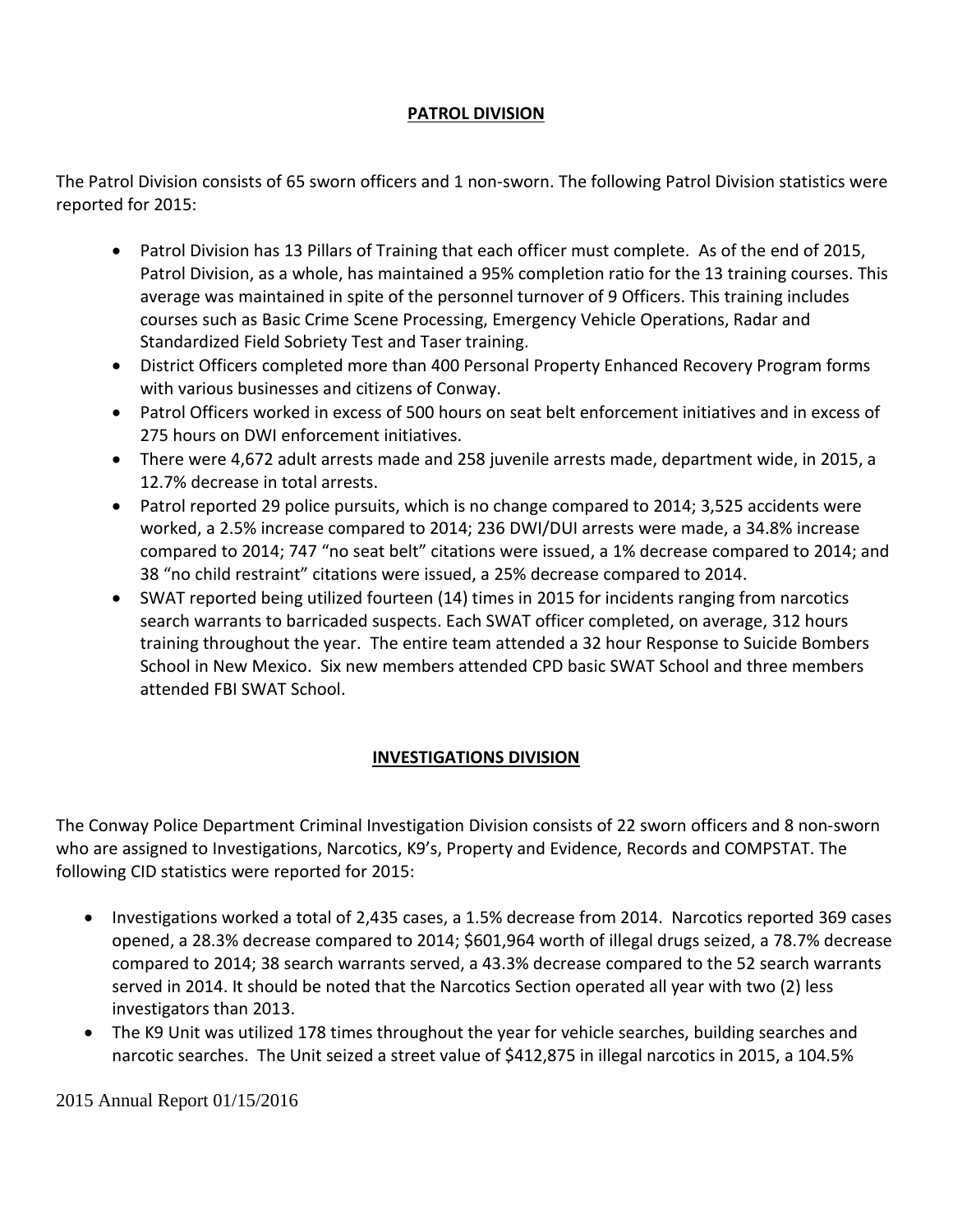increase from 2014. They also performed 62 public demonstrations throughout the year for schools, civic group and other community events, a 100% increase from 2014.

- Evidence and Property received 2,517 items in 2015, of which 1,268 were transported to the Arkansas State Crime Laboratory for processing. 1,129 items were destroyed per court order and 225 items were processed and released to the owner. 769 pounds of prescription drugs were taken in for disposal. No drugs were taken to be incinerated in 2015. Accumulation levels were not high enough during the year to make the trip to south Arkansas where the incinerator is located. This task will be completed in April of 2016.
- The Records Section processed 11,136 incident reports, 3,554 collision reports, 6,009 citations and 6,107 warnings for 2015. Records Section also entered 432 citations issued by the UCA Police Department.

#### Program Highlights

Text A Tip

Due to the enormous popularity of text messaging the Conway Police Department began utilizing state of the art technology to receive crime tips via text message and through WebTips. This service is 100% anonymous. The technology routes messages through a server that encrypts cell phone numbers before they get to police. The technology also allows investigators to securely reply back to the cell phone without compromising the tipster's identity.

Some of the advantages of text messaging includes being able to communicate in real time with texters. It also allows people to notify police when calling may not be feasible or safe. Texting a tip is easy. We received 200 tips in 2015 regarding drug activity, suspect identification and numerous other items of interest to our department. The system has been a success. Our tips increased 48% in 2015 from 2014.

❖ Restaurant Alcohol Compliance Checks

The Narcotics Section of the Conway Police Department conducted 23 alcohol compliance checks in 2015. This operation is to ensure that restaurants are properly checking identification of its patrons and are not selling to underage customers. Of the 23 checks that were made, 14 checks passed while 9 failed for a success rate of 60.8%.

Drug Take Back Program

Conway Police Department installed a permanent drop box for citizens to dispose of their unused prescription drugs. In 2015, 769 lbs of prescription medications were collected and disposed of safely. This is a 40.6% increase compared to 2014.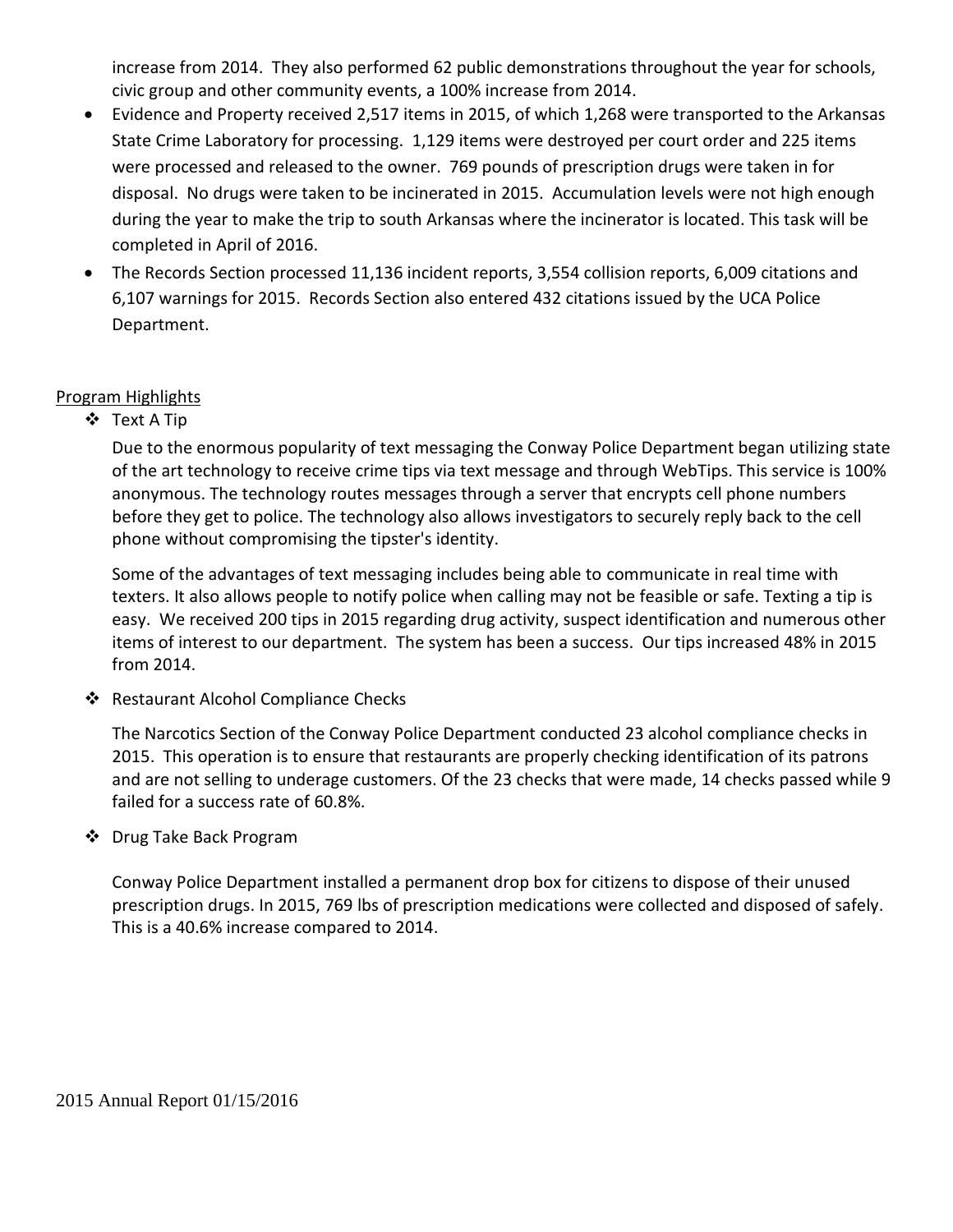

**Conway Police Department Sworn Turnover Rate 2011-2015**

| Year | Auth. Sworn<br><b>Officers</b> | <b>Officer</b><br><b>Departures</b> | <b>Officer</b><br><b>Turnover Rate</b> |
|------|--------------------------------|-------------------------------------|----------------------------------------|
| 2011 | 112                            | 10                                  | 11%                                    |
| 2012 | 114                            | 8                                   | 7%                                     |
| 2013 | 114                            | 5                                   | 4%                                     |
| 2014 | 117                            | 9                                   | 8%                                     |
| 2015 | 117                            | 13                                  | 12%                                    |
|      |                                |                                     |                                        |



## **Conway Communications Center Turnover Rate 2011-2015**

| Year | Auth. Sworn<br><b>Dispatchers</b> | <b>Departures</b> | <b>Dispatch</b><br><b>Turnover Rate</b> |
|------|-----------------------------------|-------------------|-----------------------------------------|
| 2011 | 22                                | 16                | 73%                                     |
| 2012 | 22                                | 10                | 46%                                     |
| 2013 | 22                                | 3                 | 14%                                     |
| 2014 | 22                                | 3                 | 14%                                     |
| 2015 | 22                                | 4                 | 19%                                     |
|      |                                   |                   |                                         |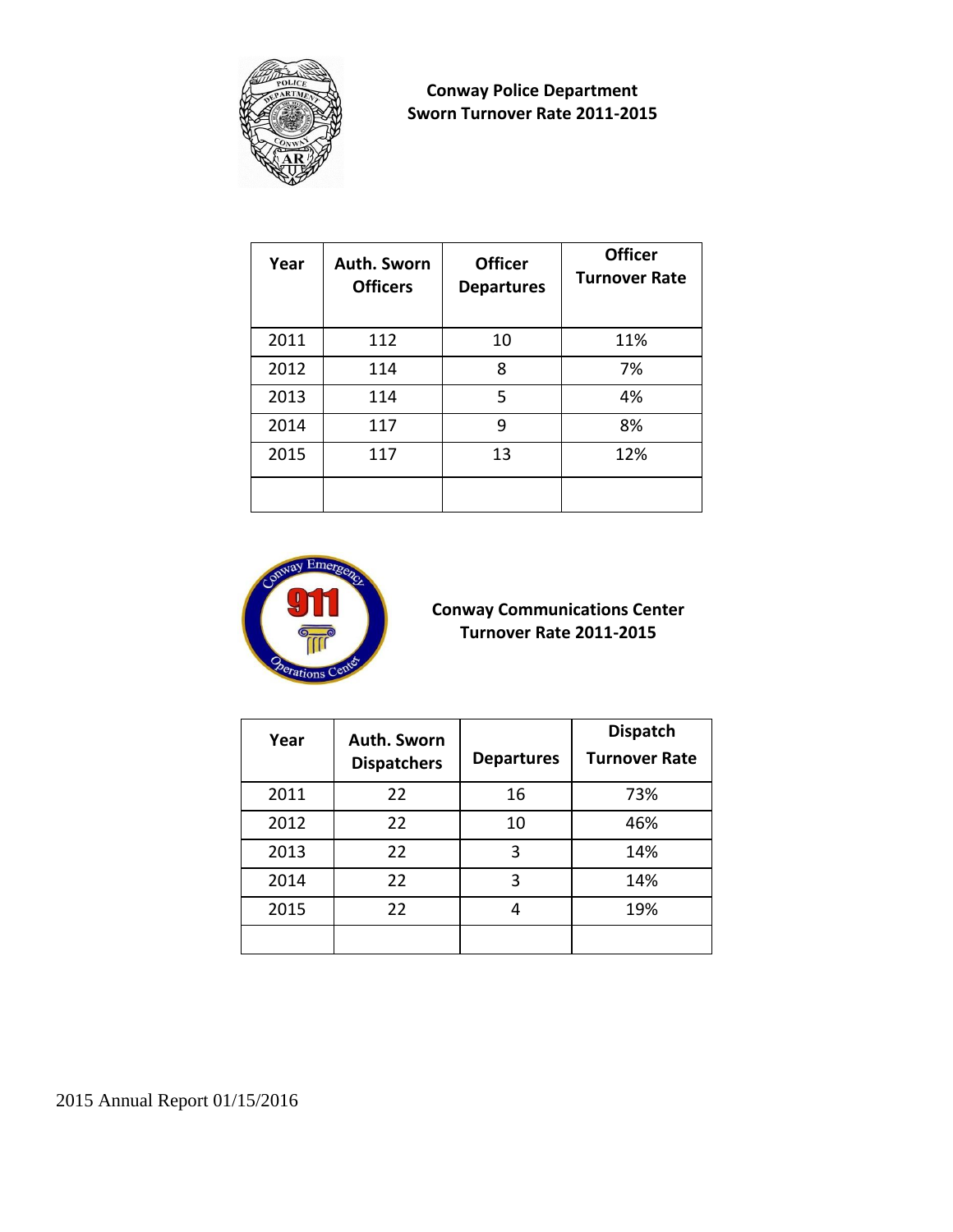

#### **SWORN MANPOWER DISTRIBUTION BY RACE-GENDER-RANK**

|              | Chief        | Major          | Lieutenant | Sergeant    | Officer        | Total          | % of Dept. |
|--------------|--------------|----------------|------------|-------------|----------------|----------------|------------|
| <b>WM</b>    | $\mathbf{1}$ | $\overline{2}$ | 9          | 12          | 70             | 94             | 81%        |
| <b>WF</b>    |              | 1              |            | $\mathbf 1$ | 11             | 13             | 12%        |
| <b>BM</b>    |              |                |            | $\mathbf 1$ | 4              | 5              | 5%         |
| <b>BF</b>    |              |                |            |             | $\mathbf 1$    | $\mathbf{1}$   | 0.5%       |
| <b>NAM</b>   |              |                |            |             | 1              | 1              | 0.5%       |
| <b>NAF</b>   |              |                |            |             |                |                |            |
| HM           |              |                |            |             | $\overline{2}$ | $\overline{2}$ | 0.5%       |
| <b>HF</b>    |              |                |            |             |                |                |            |
| Vacant       |              | $\mathbf{1}$   |            |             |                | 1              | 0.5%       |
| <b>TOTAL</b> | $\mathbf{1}$ | 3              | 9          | 14          | 89             | 117            | 100%       |



## **NON-SWORN MANPOWER DISTRIBUTION POLICE, ANIMAL WELFARE, CEOC**



(Reduction of one FT position in 2015)

|              | <b>FT</b>      | PT             | Total          | % of Dept. |
|--------------|----------------|----------------|----------------|------------|
| <b>WM</b>    | 7              | $\mathbf{1}$   | 8              | 17%        |
| WF           | 27             | $\overline{1}$ | 28             | 61%        |
| BM           | 0              | 0              | 0              | 0%         |
| <b>BF</b>    | $\overline{7}$ | 0              | $\overline{7}$ | 16%        |
| <b>NAM</b>   | 0              | 0              | 0              |            |
| <b>NAF</b>   | 0              | 0              | 0              |            |
| HM           | $\mathbf{1}$   | 0              | $\mathbf{1}$   | 2%         |
| <b>HF</b>    | $\mathbf 0$    | 0              | 0              |            |
| Vacant       | $\overline{2}$ | 0              | $\overline{2}$ | 4%         |
| <b>TOTAL</b> | 44             | $\overline{2}$ | 46             | 100%       |